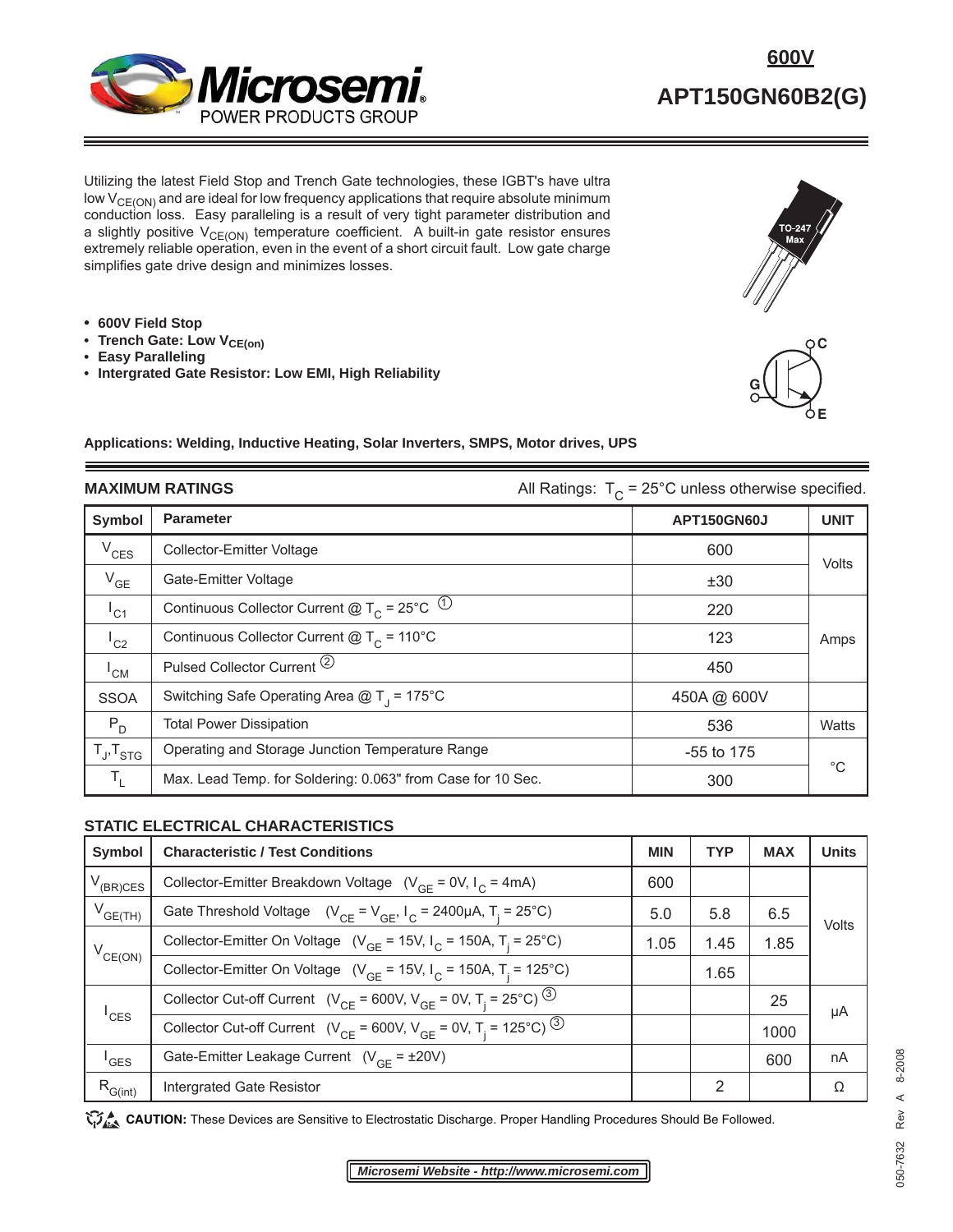## **DYNAMIC CHARACTERISTICS**

| <b>Symbol</b>                                                 | <b>Characteristic</b>                                    | <b>Test Conditions</b>                                                                                               | <b>MIN</b> | <b>TYP</b> | <b>MAX</b> | <b>UNIT</b> |
|---------------------------------------------------------------|----------------------------------------------------------|----------------------------------------------------------------------------------------------------------------------|------------|------------|------------|-------------|
| $\overline{C}_{\text{ies}}$                                   | Input Capacitance                                        | <b>Capacitance</b>                                                                                                   |            | 9200       |            |             |
| $\overline{C}_{\underline{oes}}$                              | <b>Output Capacitance</b>                                | $V_{GE}$ = 0V, $V_{CE}$ = 25V                                                                                        |            | 350        |            | pF          |
| $C_{\underline{res}}$                                         | Reverse Transfer Capacitance                             | $f = 1$ MHz                                                                                                          |            | 300        |            |             |
| $\overline{V}_{\underline{GEP}}$                              | Gate-to-Emitter Plateau Voltage                          | Gate Charge                                                                                                          |            | 9.5        |            | $\vee$      |
| $\mathsf{Q}_{\mathsf{g}}$                                     | Total Gate Charge 4                                      | $V_{GF}$ = 15V                                                                                                       |            | 970        |            |             |
| $\bar{\mathsf{Q}}_{\underline{\mathsf{ge}}}$                  | Gate-Emitter Charge                                      | $V_{CF}$ = 300V                                                                                                      |            | 65         |            | nC          |
| $Q_{\underline{\underline{\alpha}}\underline{\underline{c}}}$ | Gate-Collector ("Miller") Charge                         | $I_C$ = 150A                                                                                                         |            | 510        |            |             |
| <b>SSOA</b>                                                   | Switching Safe Operating Area                            | $T_1$ = 175°C, R <sub>G</sub> = 4.3Ω <sup>®</sup> , V <sub>GE</sub> =<br>15V, L = $100\mu$ H, V <sub>CE</sub> = 600V | 450        |            |            | A           |
| $t_{d(0n)}$                                                   | Turn-on Delay Time                                       | Inductive Switching (25°C)                                                                                           |            | 44         |            |             |
| t <sub>r</sub>                                                | <b>Current Rise Time</b>                                 | $V_{CC}$ = 400V                                                                                                      |            | 110        |            |             |
| $t_{d(off)}$                                                  | Turn-off Delay Time                                      | $V_{GE}$ = 15V                                                                                                       |            | 430        |            | ns          |
| $t_f$                                                         | <b>Current Fall Time</b>                                 | $I_{C}$ = 150A                                                                                                       |            | 60         |            |             |
| $E_{\underline{on1}}$                                         | Turn-on Switching Energy 5                               | $R_G = 1.0 \Omega$ <sup>⑧</sup>                                                                                      |            | 8810       |            |             |
| $E_{on2}$                                                     | Turn-on Switching Energy (Diode) $^{\circledR}$          | $T_1$ = +25°C                                                                                                        |            | 8615       |            | μJ          |
| $\mathsf{E}_{\mathsf{off}}$                                   | Turn-off Switching Energy $\heartsuit$                   |                                                                                                                      |            | 4295       |            |             |
| $t_{d(0n)}$                                                   | Turn-on Delay Time                                       | Inductive Switching (125°C)                                                                                          |            | 44         |            |             |
| $t_{\rm r}$                                                   | <b>Current Rise Time</b>                                 | $V_{CC}$ = 400V                                                                                                      |            | 110        |            | ns          |
| $t_{d(off)}$                                                  | Turn-off Delay Time                                      | $V_{GE}$ = 15V                                                                                                       |            | 480        |            |             |
| $t_{f}$                                                       | <b>Current Fall Time</b>                                 | $I_{C}$ = 150A                                                                                                       |            | 95         |            |             |
| $E_{\underline{on1}}$                                         | Turn-on Switching Energy 5                               | $R_G = 1.0 \Omega$ <sup>⑧</sup>                                                                                      |            | 8880       |            |             |
| $E_{\underline{on2}}$                                         | Turn-on Switching Energy (Diode) <sup><sup>6</sup></sup> | $T_1$ = +125°C                                                                                                       |            | 9735       |            | μJ          |
| $\mathsf{E}_{\mathsf{off}}$                                   | $\circled{7}$<br><b>Turn-off Switching Energy</b>        |                                                                                                                      |            | 5460       |            |             |

## **THERMAL AND MECHANICAL CHARACTERISTICS**

| Symbol         | <b>Characteristic / Test Conditions</b>                                             | Min  | Typ                      | <b>Max</b>               | Unit          |
|----------------|-------------------------------------------------------------------------------------|------|--------------------------|--------------------------|---------------|
| $R_{\theta$ JC | Junction to Case (IGBT)                                                             |      | $\overline{\phantom{a}}$ | 0.28                     | $\degree$ C/W |
| $R_{\theta$ JC | Junction to Case (DIODE)                                                            |      | $\overline{\phantom{a}}$ | N/A                      |               |
| V<br>Isolation | RMS Voltage (50-60Hz Sinsoidal Waveform from Terminals to Mounting Base for 1 Min.) | 2500 |                          |                          |               |
| $W_{+}$        | Package Weight                                                                      |      | 6.1                      | $\overline{\phantom{a}}$ | gm            |

- 1 Continuous current limited by case temperature.
- 2 Repetitive Rating: Pulse width limited by maximum junction temperature.
- 3 For Combi devices, I<sub>ces</sub> includes both IGBT and FRED leakages
- 4 See MIL-STD-750 Method 3471.
- $50 E_{on1}$  is the clamped inductive turn-on energy of the IGBT only, without the effect of a commutating diode reverse recovery current adding to the IGBT turn-on loss. Tested in inductive switching test circuit shown in f
- $6/$  E<sub>on2</sub> is the clamped inductive turn-on energy that includes a commutating diode reverse recovery current in the IGBT turn-on switching loss. (See Figures 21, 22.)
- $\circled{7}$  E<sub>off</sub> is the clamped inductive turn-off energy measured in accordance with JEDEC standard JESD24-1. (See Figures 21, 23.)
- $8 R<sub>G</sub>$  is external gate resistance, not including  $R<sub>G(int)</sub>$  nor gate driver impedance. (MIC4452)

**Microsemi Reserves the right to change, without notice, the specifi cations and information contained herein.**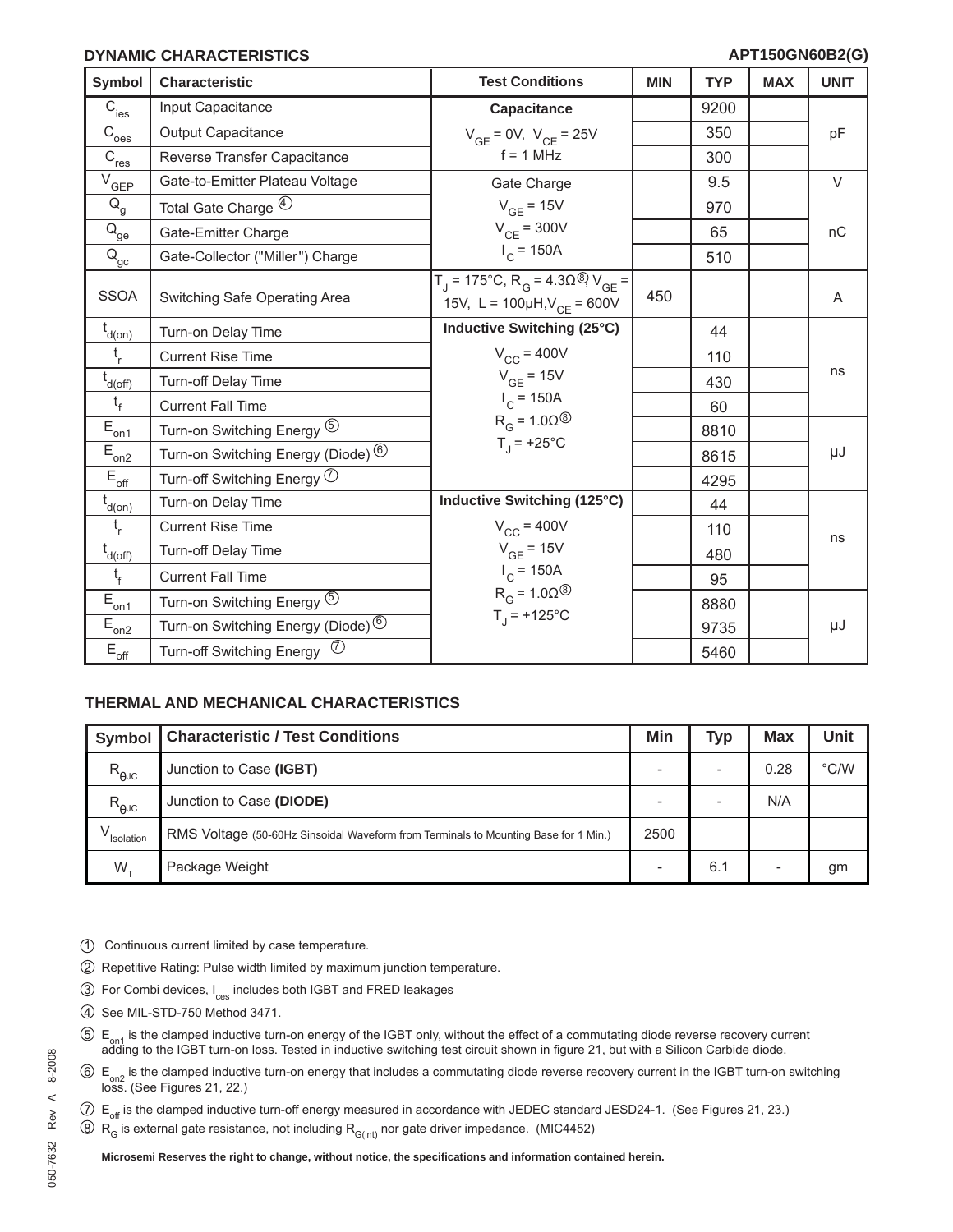



# 8-2008 050-7632 Rev A 8-2008  $\prec$ Rev 050-7632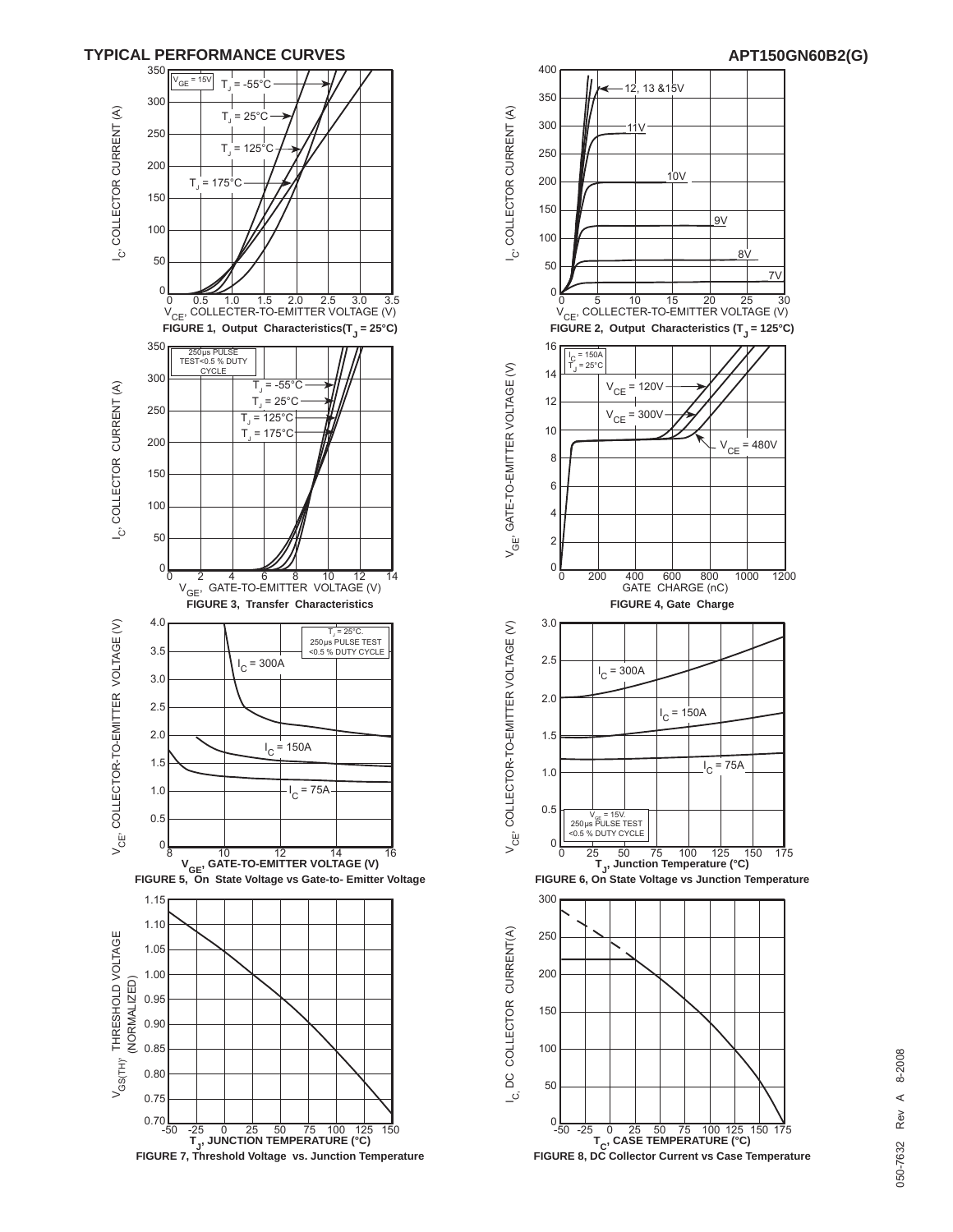



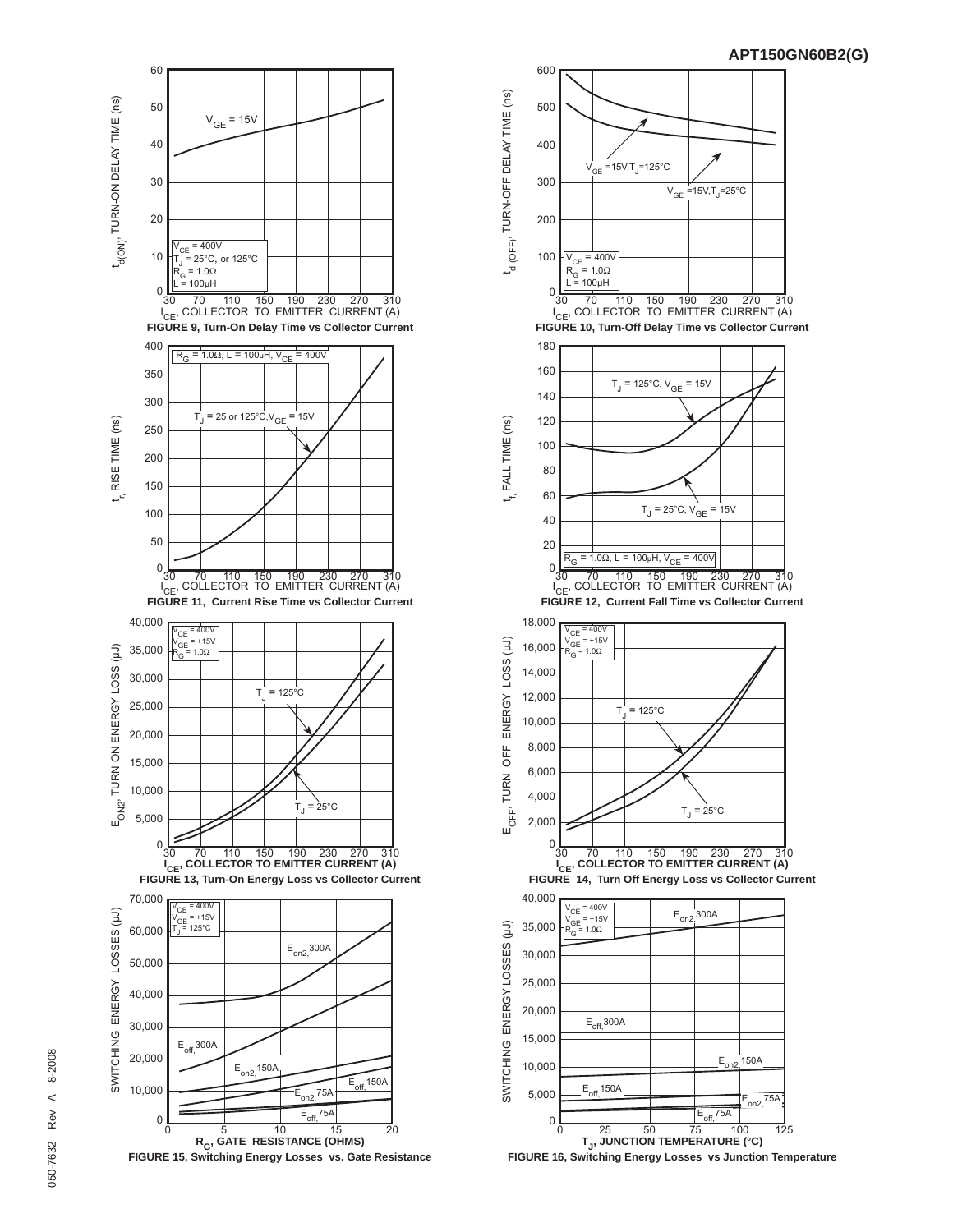